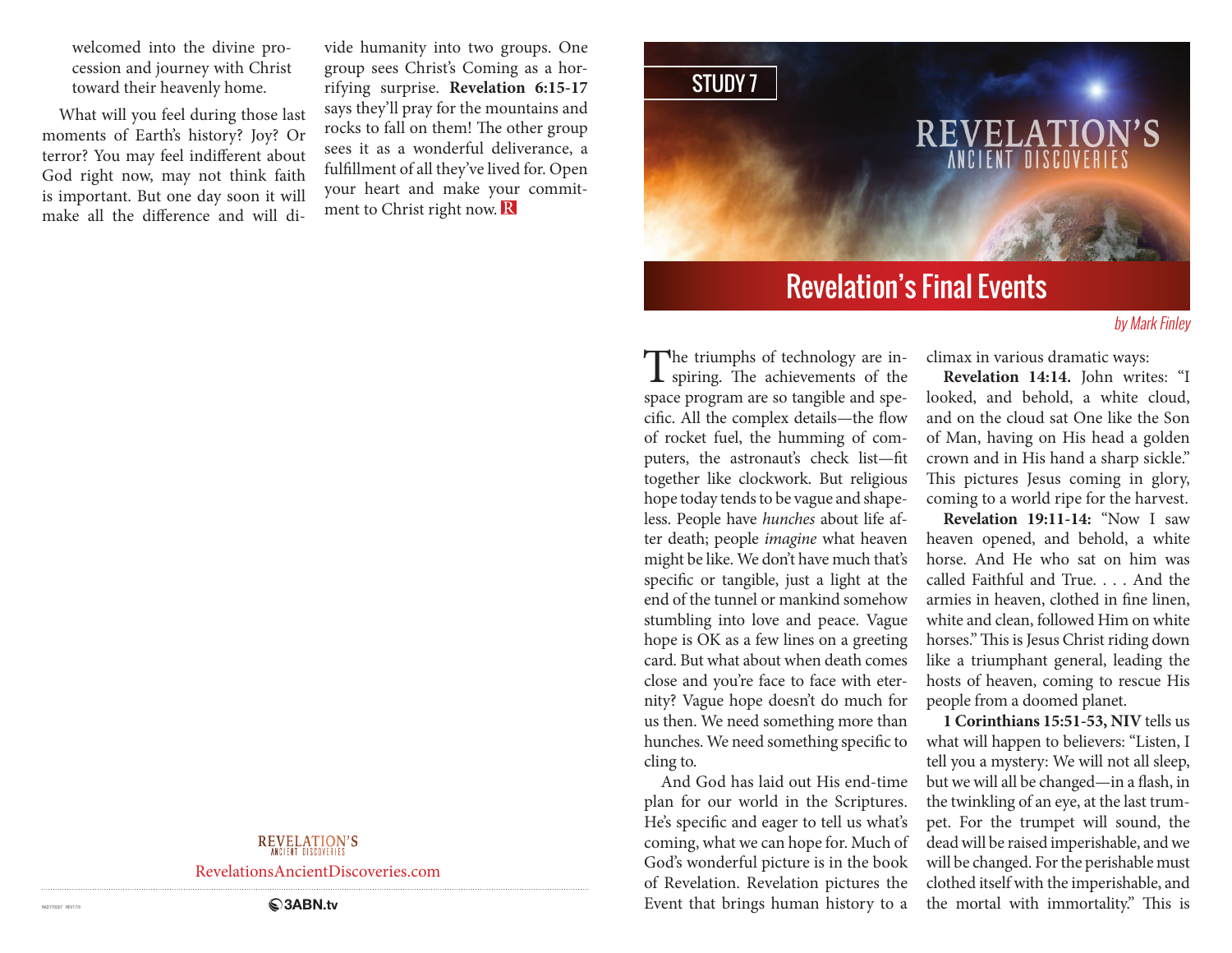not some mystic speculating about the future. This is the God of the Universe telling us about His end-time plan! He will re-create us as imperishable beings. When? At the last trumpet. **1 Thessalonians 4:16-17** says Christ will descend with the trumpet call of God, and the dead will rise from their graves!

Scripture outlines God's end-time plan. It also says an enemy will try to sabotage that plan. Speaking about the appearance of false Christs, Jesus warned in **Luke 17:23-24, NIV:** "People will tell you, 'There he is!' or 'Here he is!' Do not go running off after them. For the Son of Man in His day will be

like the lightning, which flashes and lights up the sky from one end to the other." Charis-

matic figures will arise in the last days and claim to be Christ. Their miracle working powers will seduce many people. They'll gain large followings, and people will come to you excitedly, with glowing faces, and say, "We've *seen*  Christ face-to-face! There He is! Come and see Him." And what are we told to do? "Don't go running off after them." Christ won't suddenly appear on a talkshow in New York or as a miracle worker on the streets of Paris. He won't rise up from somewhere down here— He'll be coming down from up there.

People can *fake* miracles; people can *claim* to be Christ. Even Satan himself, who can masquerade as an angel of light (**2 Corinthians 11:14**) may try to impersonate Christ. But no one can counterfeit the Second Coming as the Bible describes it. It will be unmistakably real. When the heavens above us explode and ten thousand angels lift their voices, and the unspeakable glory of God Almighty breaks through the clouds, no one will wonder who has come calling!

Some have misinterpreted a few Scripture texts and built up the picture of a Secret Rapture, where individuals are whisked away to heaven while others go about their business. The Secret Rapture theory relies primarily on a few texts that speak of Christ coming like a thief in the night. We're told to watch and be ready for the unexpected event. On the surface this seems to imply a

secret, perhaps invisible, event. But all the Bible passages which discuss Jesus' coming as a thief discuss not

a *secret* coming but an *unexpected* one. Jesus is not coming secretly to a chosen few—He's coming suddenly when millions don't expect Him.

The problem is, texts about Jesus coming like a thief stand side by side with texts about Jesus coming in a blaze of glory. Peter in fact mentions the two in the same breath: "The day of the Lord will come like a thief. The heavens will disappear with a roar; the elements will be destroyed by fire." **2 Peter 3:10, NIV.** Obviously the Lord comes like a thief in the sense that His Return will be a great *surprise* to those who aren't ready—it catches them off guard. But it's NOT silent or invisible. There's nothing quiet about the heavens disappearing with a roar.

Here's how Christ Himself pictures the event in **Matthew 24:27, 30:** "For as the LIGHTNING comes from the east and flashes to the west, so also will the coming of the Son of Man be. . . . Then the sign of the Son of Man will APPEAR in heaven, and then all the tribes of the earth will MOURN, and they will SEE the Son of Man coming on the clouds of heaven with POWER and great GLO-

- 3. The righteous living are translated. **1 Thessalonians 4:17** The righteous who are alive will be caught up together with the resurrected and ascend toward Christ, their Redeemer.
- 4. Immortality is bestowed. **1 Corinthians 15:53** Both the resur-



RY." This eye-riveting Event may come as an incredible surprise to some—but it *won't* be quiet and invisible or secret and mystical!

God has laid out His end-time plan very carefully in His Word. Specific events will take place:

- 1. Seismic upheavals. **Revelation 6:14; 16:18-20** There'll be stupendous seismic upheavals. The heavens roll back like a scroll; mountains and islands are moved; and a great earthquake shakes the planet.
- 2. The righteous dead are resurrected. **1 Thessalonians 4:16; John 5:28-29** "The dead in Christ shall rise first." The faithful asleep in their graves will hear Christ's voice and rise up to eternal life.

rected dead and the translated living receive the gift of immortality for their faith in Christ. "This mortal must put on immortality."

- 5. The wicked are destroyed. **2 Thessalonians 2:8; Revelation 19:11-21** Those who deliberately and persistently rejected God's mercy will finally be destroyed.
- 6. The righteous welcome the returning Christ. **Isaiah 25:9** The redeemed exclaim, "This is our God; we have waited for Him, and He will save us. . . We will be glad and rejoice in His salvation."
- 7. The righteous journey to heaven. **John 14:2-3** The righteous are

# God has laid out his end-time plan very carefully in His Word.